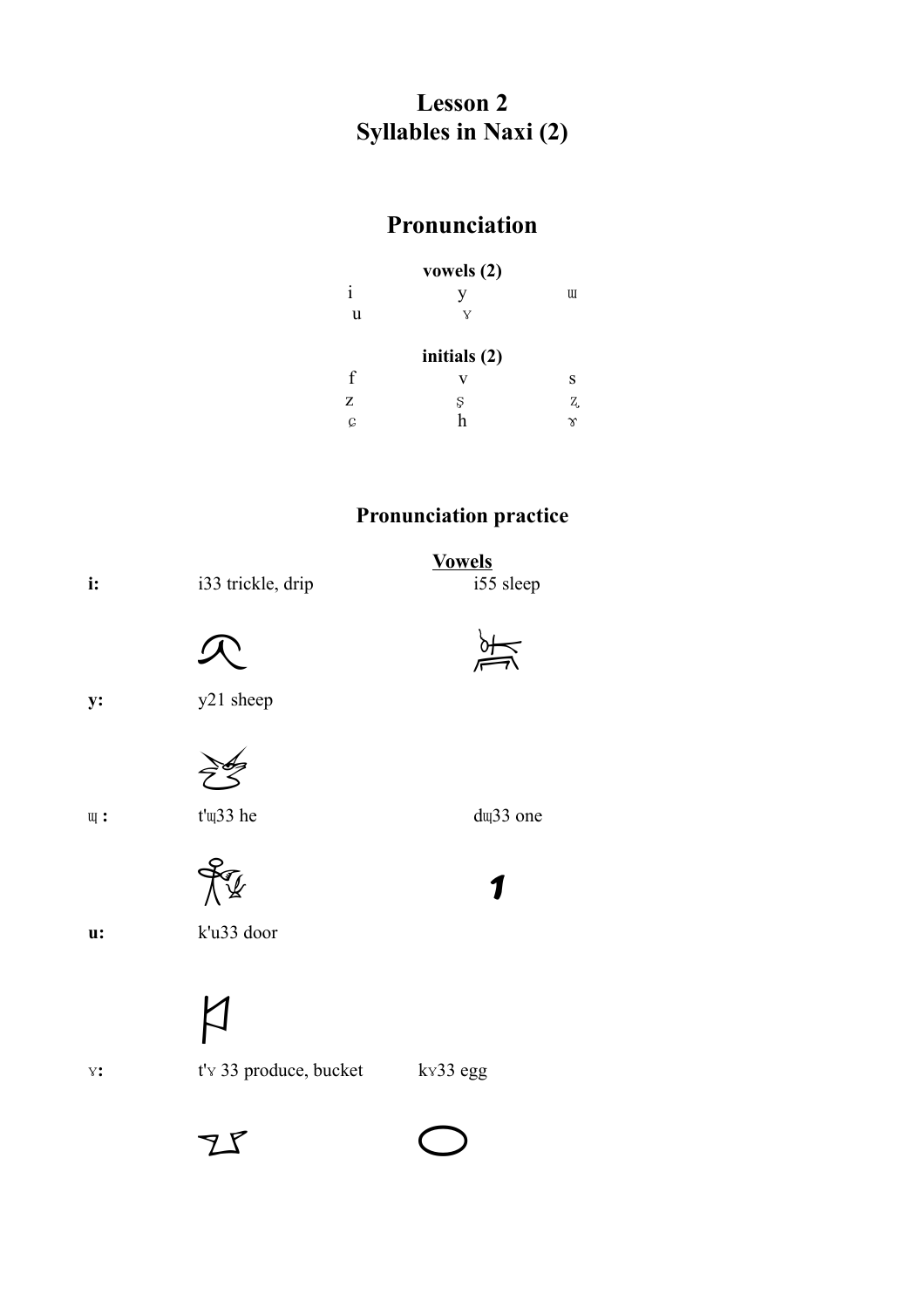g v 33 nine

 $\frac{111}{111}$ 

### **Initials**

**f:** fx33 hair

IL<br>KW

s:  $s<sub>121</sub>$  three

## 111

**z:**  $z_133$  grass

# 丰

ʂ**:** ʂər33 seven

# 1111<br>111

ʐ**:** ʐu33 hungry

 $\frac{1}{\sqrt{2}}$ 



ɕ**:** ɕi33 person

姜

h: ha33 rice ho55 eight



ɤ**:** ɤɰ33 (to be) good at

卐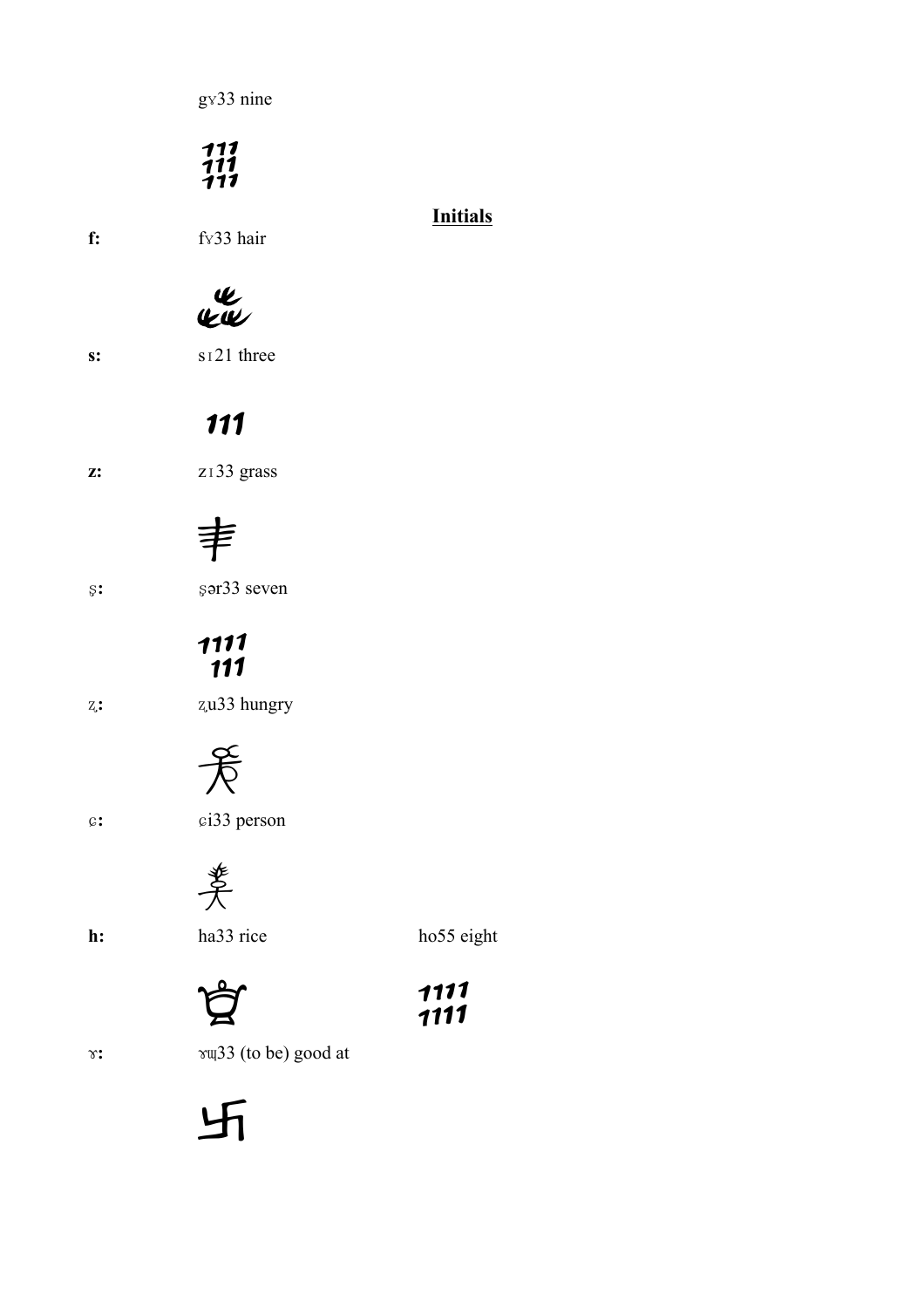#### **New Characters**



**1111**<br> $\text{Sər33}$  **111** = seven, often used as  $\text{Sər21}$ , long

ha33 $\sum_{\text{trace}}$ 

 $\sqrt{2\pi}$  = be good at (Naxi symbol)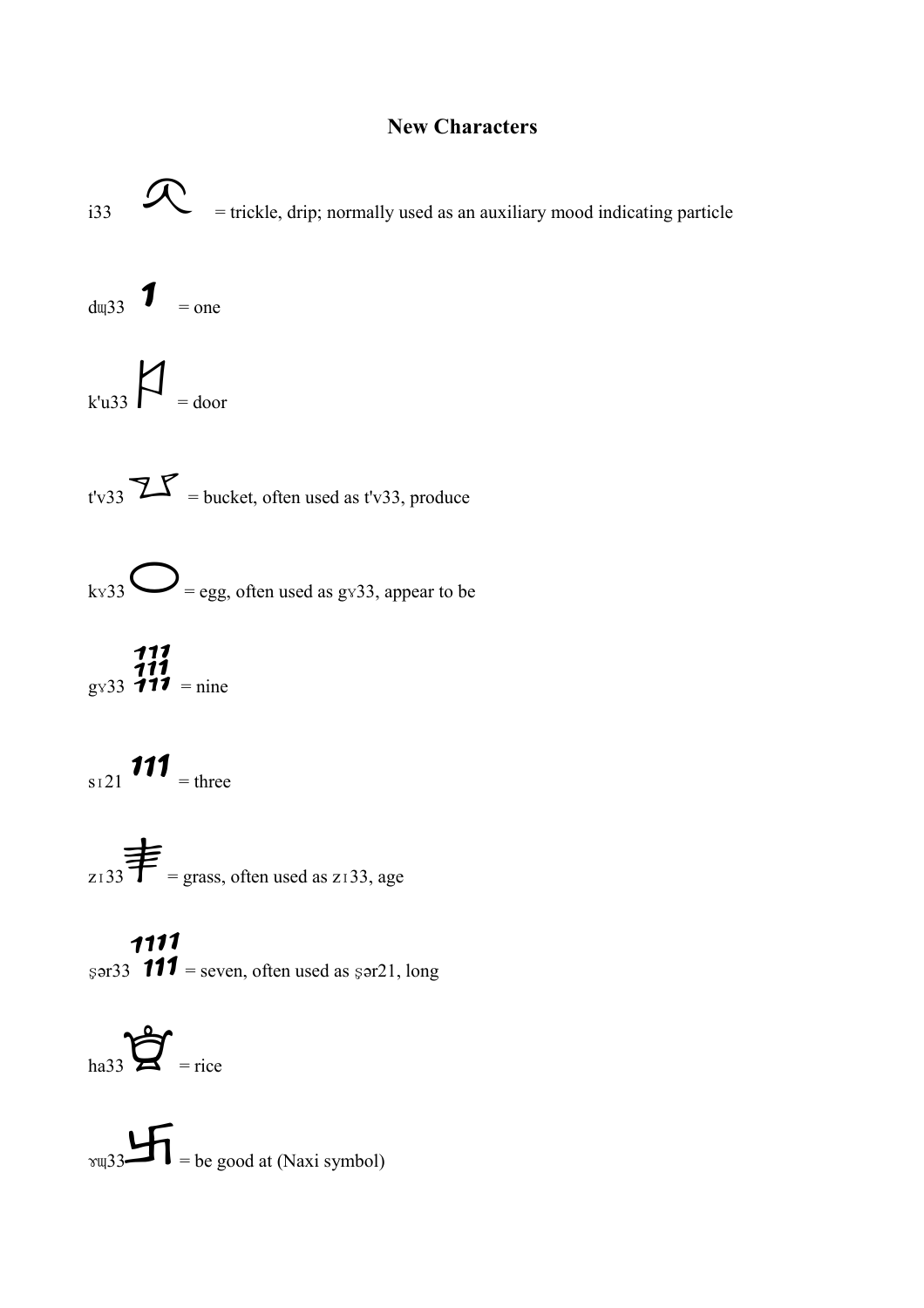**Writing practice** 

|            | $\curvearrowright$        | の          | $\mathcal{R}$             |   |
|------------|---------------------------|------------|---------------------------|---|
| þ          |                           | $\vert$ n  | þ                         |   |
| I          | L                         | $\Delta$   | Z Z                       |   |
|            | $\subset$                 |            |                           |   |
|            |                           |            | -111                      |   |
| 111<br>111 | 111                       | 111<br>111 | 111<br>$\dot{\mathbf{1}}$ |   |
| 宯          | $\mathbf{I}^{\mathbf{r}}$ | $\tau$     | 丰                         |   |
| ≍          |                           | ℩ℐ         |                           | ≍ |

**New Words** 

 $C2$ 

 $a33$  i33, now